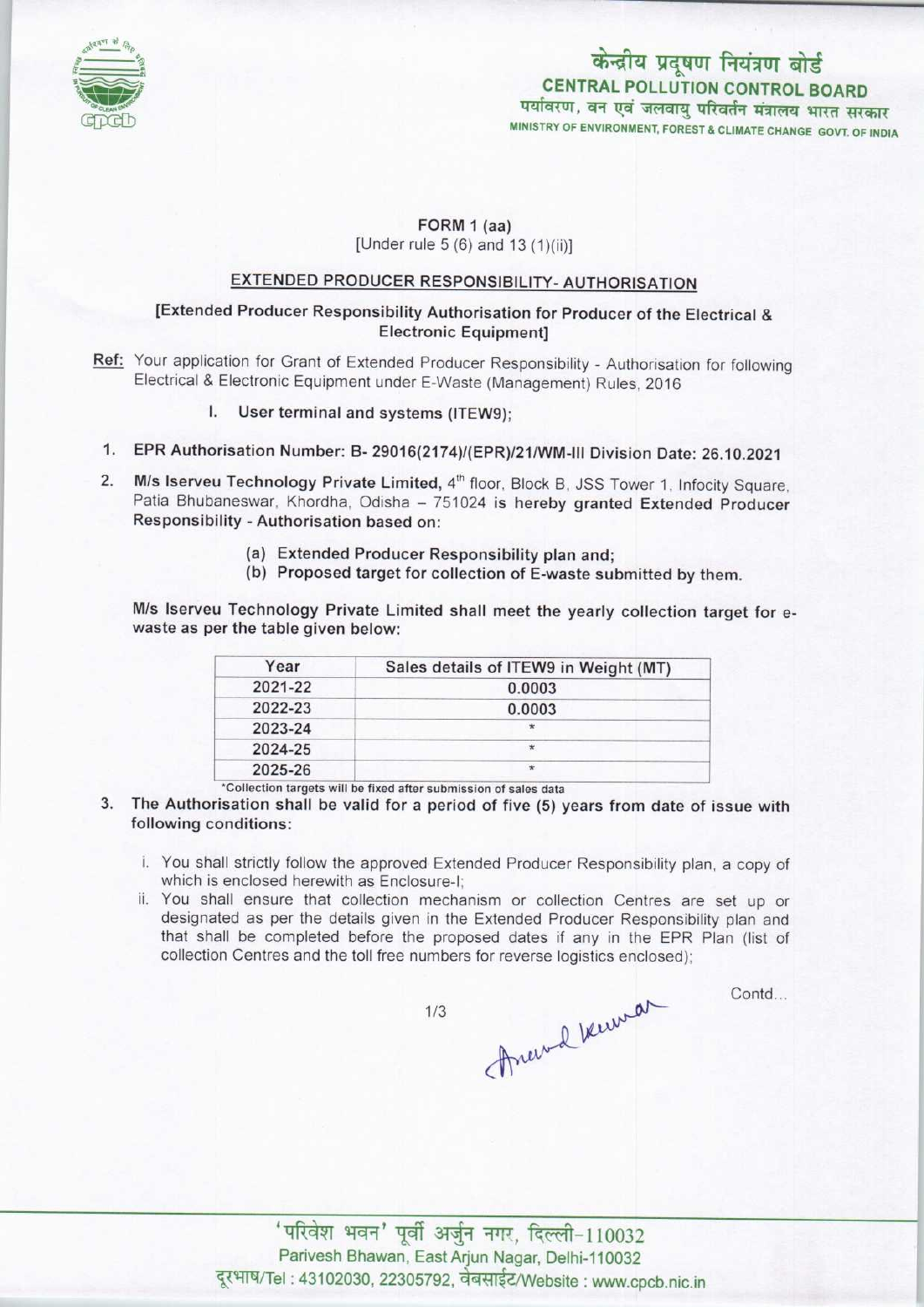

From pre page...

- iii. You shall ensure that all the collected e-waste is channelized to recycler/dismantler i.e. Global Waste Solution, Unit-ll, Kila No. 45/19/1/1/3, 19,1/1/4,20/21, 20/22 Village Dhaturi, Tehsil Ganaur Sonipat-131039, and records shall be maintained at recycler/dismantler and your end;
- iv. You shall maintain records, in Form-2 of these Rules, of e-waste and make such records available for scrutiny by Central Pollution Control Board;
- v. You shall file annual returns in Form-3 to the Central Pollution Control Board on or before 30th day of June following the financial year to which that returns relates.

#### vi. General Terms & Conditions of the Authorisation:

- a.The authorisation shall comply with provisions of the Environment (Protection) Act, 1986 and the E-waste (Management) Rules,2016 made there under;
- b. The authorisation or its renewal shall be produced for inspection at the request of an officer authorised by the Central Pollution Control Board;
- c.Any change in the approved Extended Producer Responsibility plan should be informed to Central Pollution Control Board within 15 days on which decision shall be communicated by Central Pollution Control Board within sixty days;
- d. It is the duty of the authorised person to take prior permission of the Central Pollution Control Board to close down any collection centre/points or any other facility which are part of the EPR plan;
- e.An application for the renewal of authorisation shall be made as laid down in subrule (vi) of rule of 13(1) the E-Waste (Management) Rules, 2016;
- f. The Board reserves right to cancel/amend/revoke the authorisation at any time as per the policy of the Board or Government.

#### vii. Additional Conditions: -

- a)That the applicant will submit annual sales data along with annual returns;
- b)That the applicant has to ensure that the addresses of collection points provided by them in their EPR Plan are correct and traceable and the collection points/centres are functional;
- c) That the applicant will submit revised application for grant of EPR Authorisation in case of applicant adding/changing PRO or changing its EPR Plan;

Fravel Kumor  $2/3$ 

ontd...